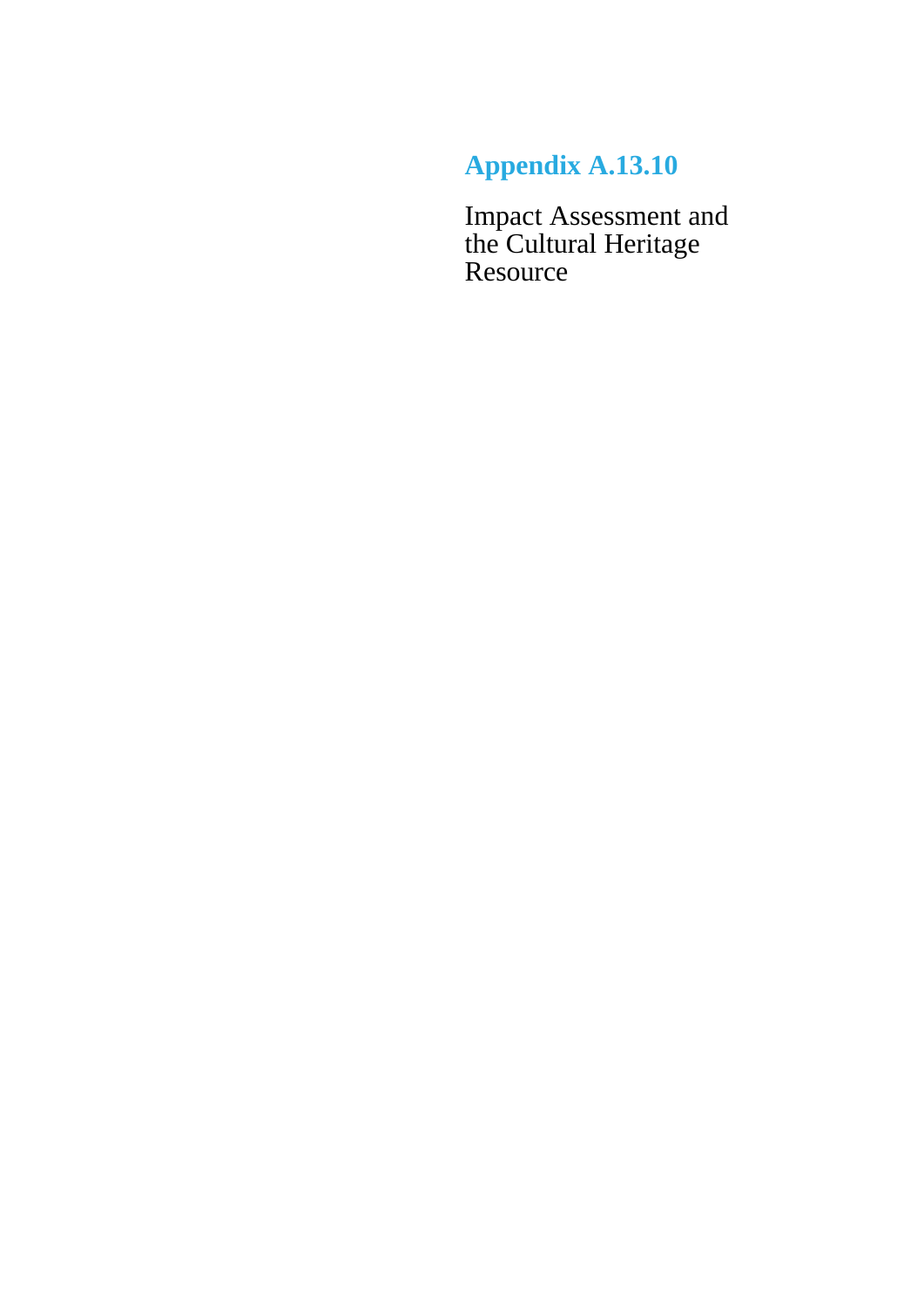**A.13.10**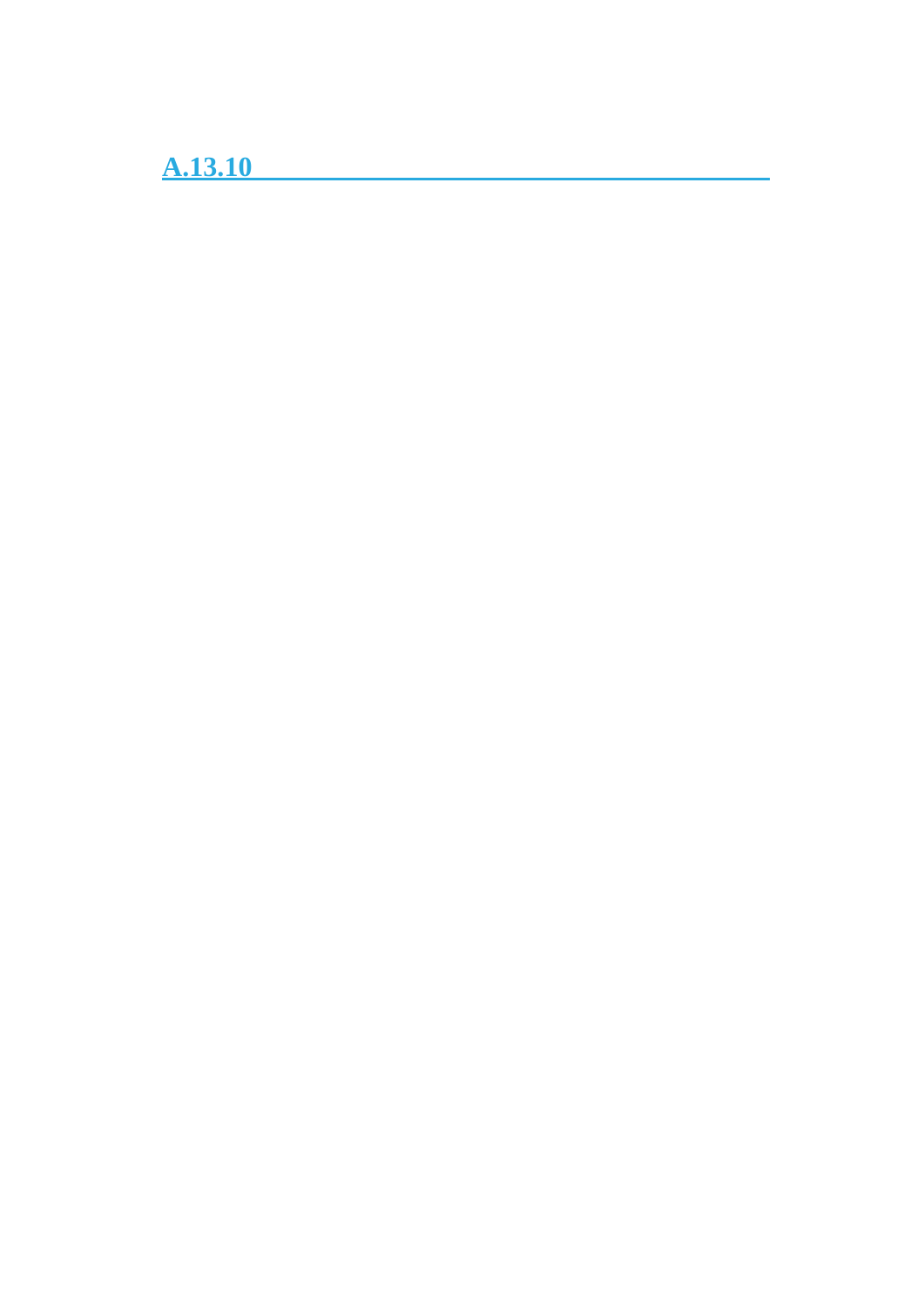## **Impact Assessment and the Cultural Heritage Resource**

## **Potential Impacts on Archaeological and Historical Remains**

Impacts are defined as 'the degree of change in an environment resulting from a development' (Environmental Protection Agency 2003: 31). They are described as profound, significant or slight impacts on archaeological remains. They may be negative, positive or neutral, direct, indirect or cumulative, temporary or permanent.

Impacts can be identified from detailed information about a project, the nature of the area affected and the range of archaeological and historical resources potentially affected. Development can affect the archaeological and historical resource of a given landscape in a number of ways.

- Permanent and temporary land-take, associated structures, landscape mounding, and their construction may result in damage to or loss of archaeological remains and deposits, or physical loss to the setting of historic monuments and to the physical coherence of the landscape
- Archaeological sites can be affected adversely in a number of ways: disturbance by excavation, topsoil stripping and the passage of heavy machinery; disturbance by vehicles working in unsuitable conditions; or burial of sites, limiting accessibility for future archaeological investigation
- Hydrological changes in groundwater or surface water levels can result from construction activities such as de-watering and spoil disposal, or longer-term changes in drainage patterns. These may desiccate archaeological remains and associated deposits
- Visual impacts on the historic landscape sometimes arise from construction traffic and facilities, built earthworks and structures, landscape mounding and planting, noise, fences and associated works. These features can impinge directly on historic monuments and historic landscape elements as well as their visual amenity value
- Landscape measures such as tree planting can damage sub-surface archaeological features, due to topsoil stripping and through the root action of trees and shrubs as they grow
- Ground consolidation by construction activities or the weight of permanent embankments can cause damage to buried archaeological remains, especially in colluviums or peat deposits
- Disruption due to construction also offers in general the potential for adversely affecting archaeological remains. This can include machinery, site offices, and service trenches

Although not widely appreciated, positive impacts can accrue from developments. These can include positive resource management policies, improved maintenance and access to archaeological monuments, and the increased level of knowledge of a site or historic landscape as a result of archaeological assessment and fieldwork.